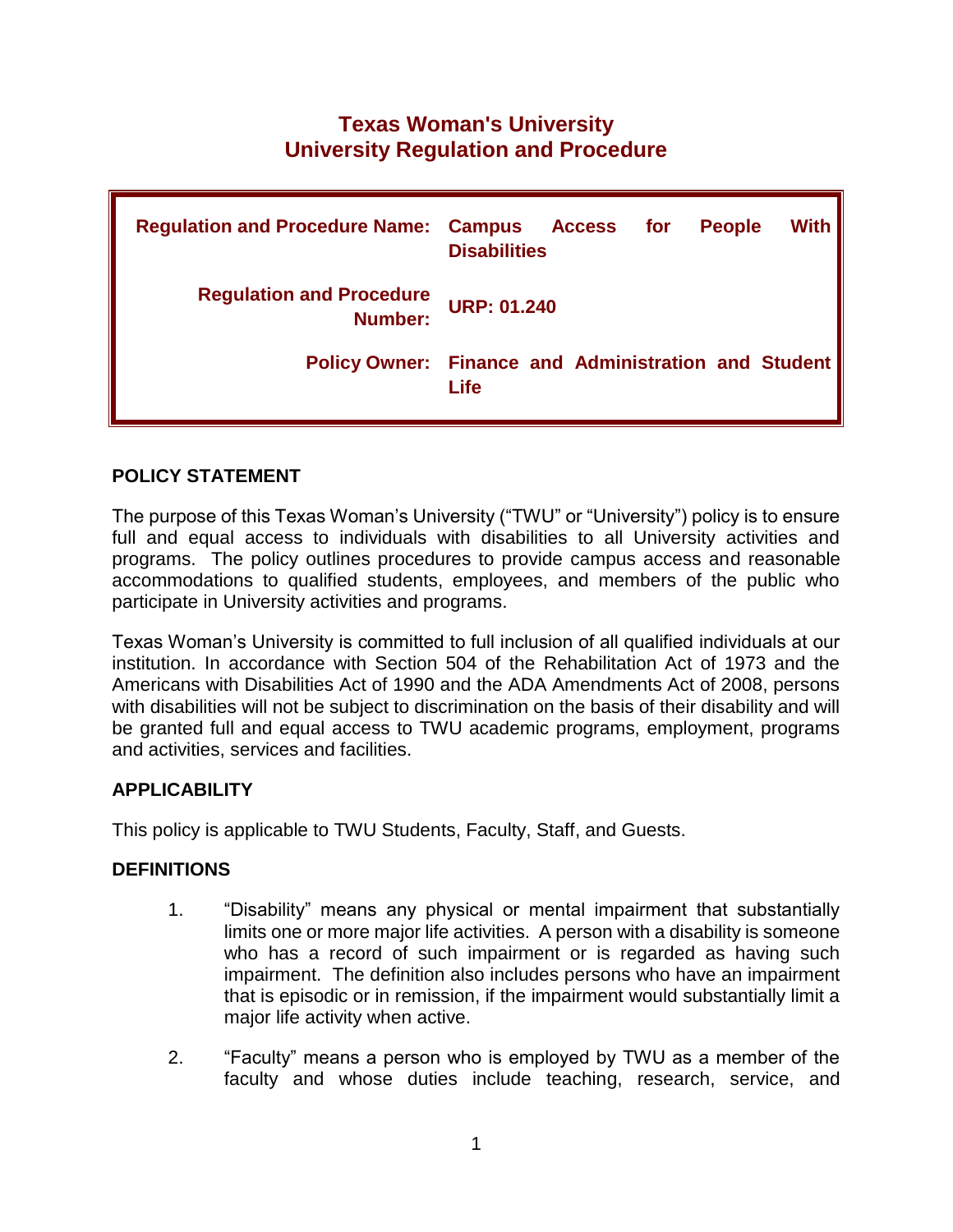administration. Professional librarians and graduate assistant titles are excluded from the definition of faculty.

- 3. "Guest" means any individual not affiliated with TWU.
- 4. "Programs" means one of the following:
	- a. "Academic Programs" means any combination of courses and requirements leading to a degree, certificate, major, minor, or concentration. This includes both in-person and online courses and requirements.
	- b. "Non-Academic Programs" means all co-curricular programs, employment, activities, or services offered by the University. This includes both in-person and online programs, employment, activities, and services.
- 5. "Qualified Individual" means an individual with a disability who meets all the skill, experience, knowledge, educational, and other job requirements for a position and can perform the essential functions of a position with or without reasonable accommodation.
- 6. "Reasonable Accommodation" means a modification or adjustment that:
	- a. Will enable a qualified individual to participate in a program and does not make a fundamental alteration to program requirements; or
	- b. Will enable an individual to participate in the application process or to perform essential job functions; or
	- c. Will allow equal access to University programs; and
	- d. Does not create an undue burden for the University.
- 7. "Staff" means each classified, administrative, and professional employee who is appointed to work at least 20 hours each week for a period of four and one-half months, excluding students employed in positions for which student status is required as a condition of employment and those employees holding teaching or research positions classified as faculty.
- 8. "Student" means a person taking courses at TWU, a person who is not currently enrolled in courses but who has a continuing academic relationship with TWU, and a person who has been admitted or readmitted to TWU.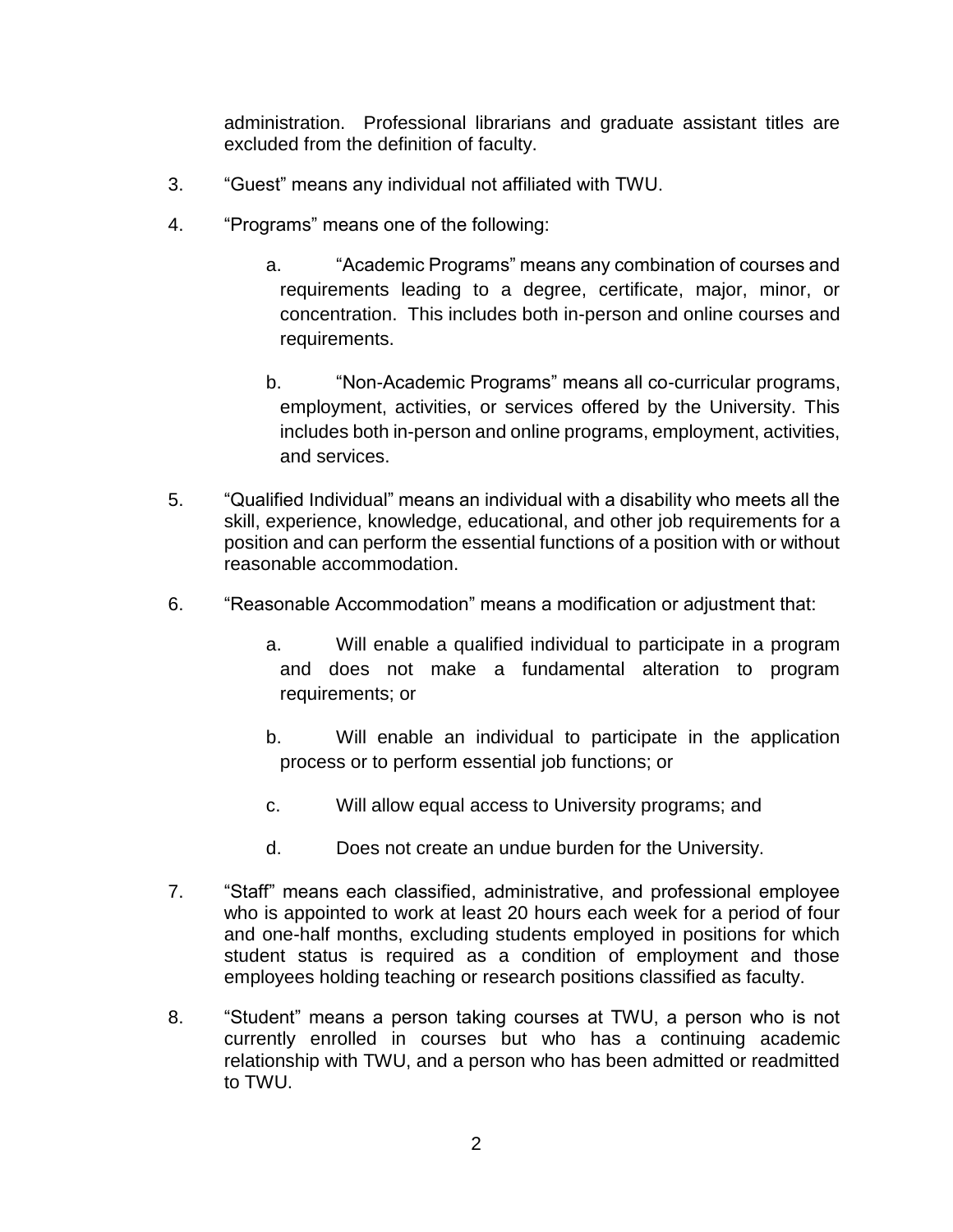#### **REGULATION AND PROCEDURE**

- I. General Guidelines
	- A. In accordance with Sections 503 and 504 of the Rehabilitation Act of 1973,the Americans with Disabilities Act of 1990, and the ADA Amendments Act of 2008, Texas Woman's University will make reasonable accommodations to ensure access and equal opportunity for qualified students, employees, and members of the public to participate in applicable University programs and activities as well as access to University facilities.
	- B. Requests for accommodation should be made to the responsible University department well in advance of the need. The department responsible for the program, activity, service or facility to which an individual requires access will work with the appropriate University officials to implement reasonable accommodations.
	- C. Students and guests with campus access inquiries or requests concerning campus facilities should contact Facilities Management by calling Facilities Management at: (940) 898-3137. Faculty and staff with these types of inquiries or requests should either call Facilities Management at: (940) 898- 3137 or may submit their requests via an online work order from the TWU Facilities Management webpage.
- II. Accommodation Responsibilities
	- A. Students:
		- 1. If the request is related to participation in an academic program, it should be directed to the Disability Support Services ("DSS") for Students. *See* URP 01.242: Academic Accommodations for Students.
		- 2. If the request is to accommodate currently enrolled students in attending an on campus activity not related to the student's academic program, the request should be directed to the sponsoring department. DSS is available for departmental consultations about facilitating accessibility and assistance with identifying access service vendors (i.e., ASL Interpreters).
		- 3. Academic accommodations for students will be funded through DSS. Examples of academic programs for which DSS is able to provide funding include, but are not limited to:
			- a. Classroom accommodations;
			- b. Academically required meetings connected to grading and course performance that are required for course completion;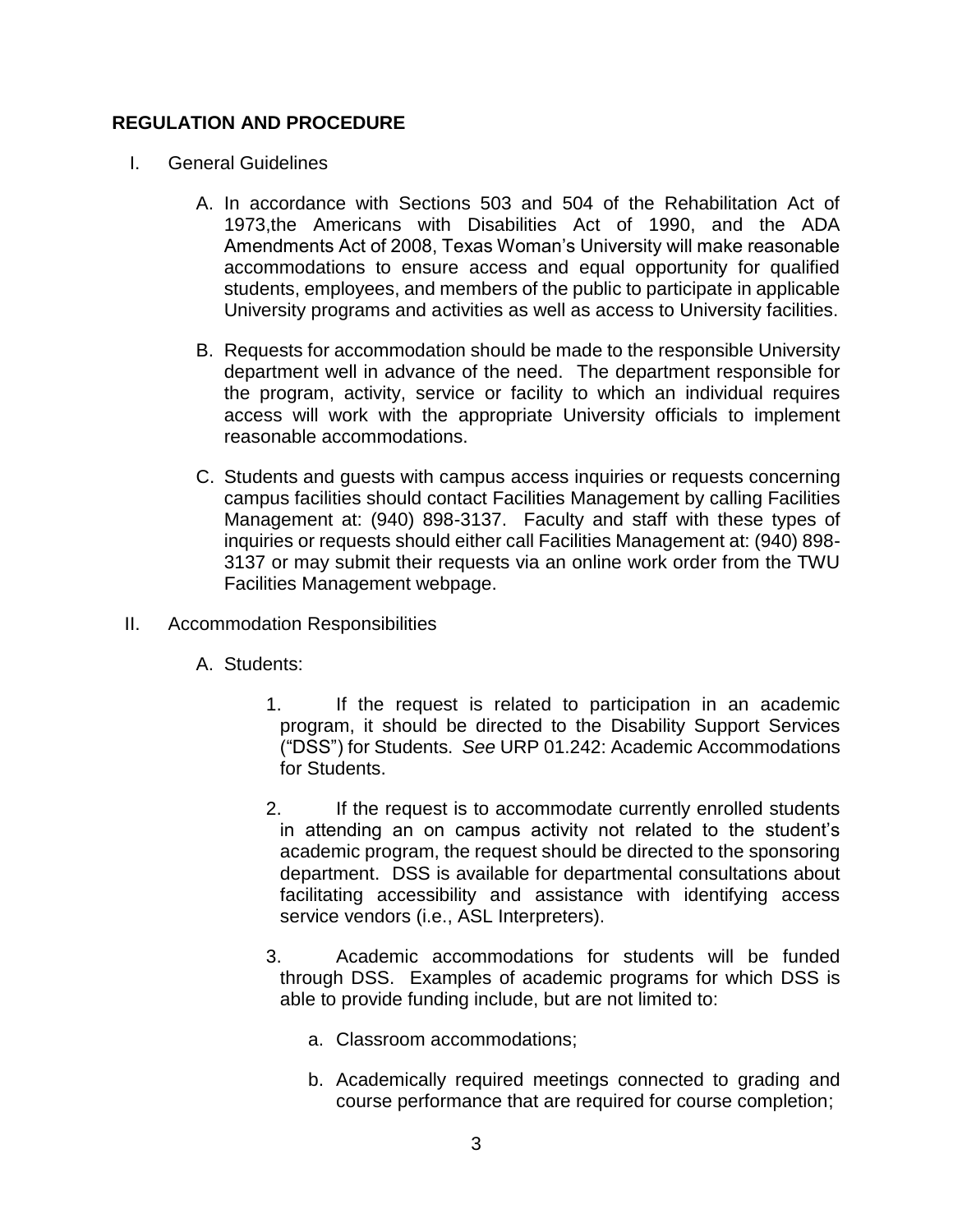- c. TWU sponsored practicums and internship programs required for degree completion; and
- d. Off-site classroom accommodations for Federation of North Texas Area Universities when TWU is the student's home campus.
- 4. DSS will provide training regarding academic accommodations.
- B. Employees:
	- 1. If an employee is requesting an accommodation for the workplace, the request should be directed to the Office of Human Resources. *See* URP 05.110: Americans with Disabilities Act Policy.
	- 2. If a TWU employment applicant requires an accommodation, the request should be directed to the Office of Human Resources, Manager of Recruitment and Selection.
	- 3. If an employee is requesting an accommodation to attend a campus non-academic program, the request should be directed to the department sponsoring the event.
	- 4. Employment related ADA accommodations for eligible employees or applicants will be funded through the Office of Human Resources.
	- 5. The Office of Human Resources will provide training to the University community relevant to employment.
- C. Visitors and Guests:
	- 1. Visitors and guests of the University, including prospective students requesting accommodations for a University sponsored event, should contact the sponsoring department.
	- 2. Event sponsors should indicate a point of contact for ADA requests in all event publications.
	- 3. Accommodations related to public events will be funded by the sponsoring department.
	- 4. DSS will provide training to departments who sponsor University events.
- III. Responsibilities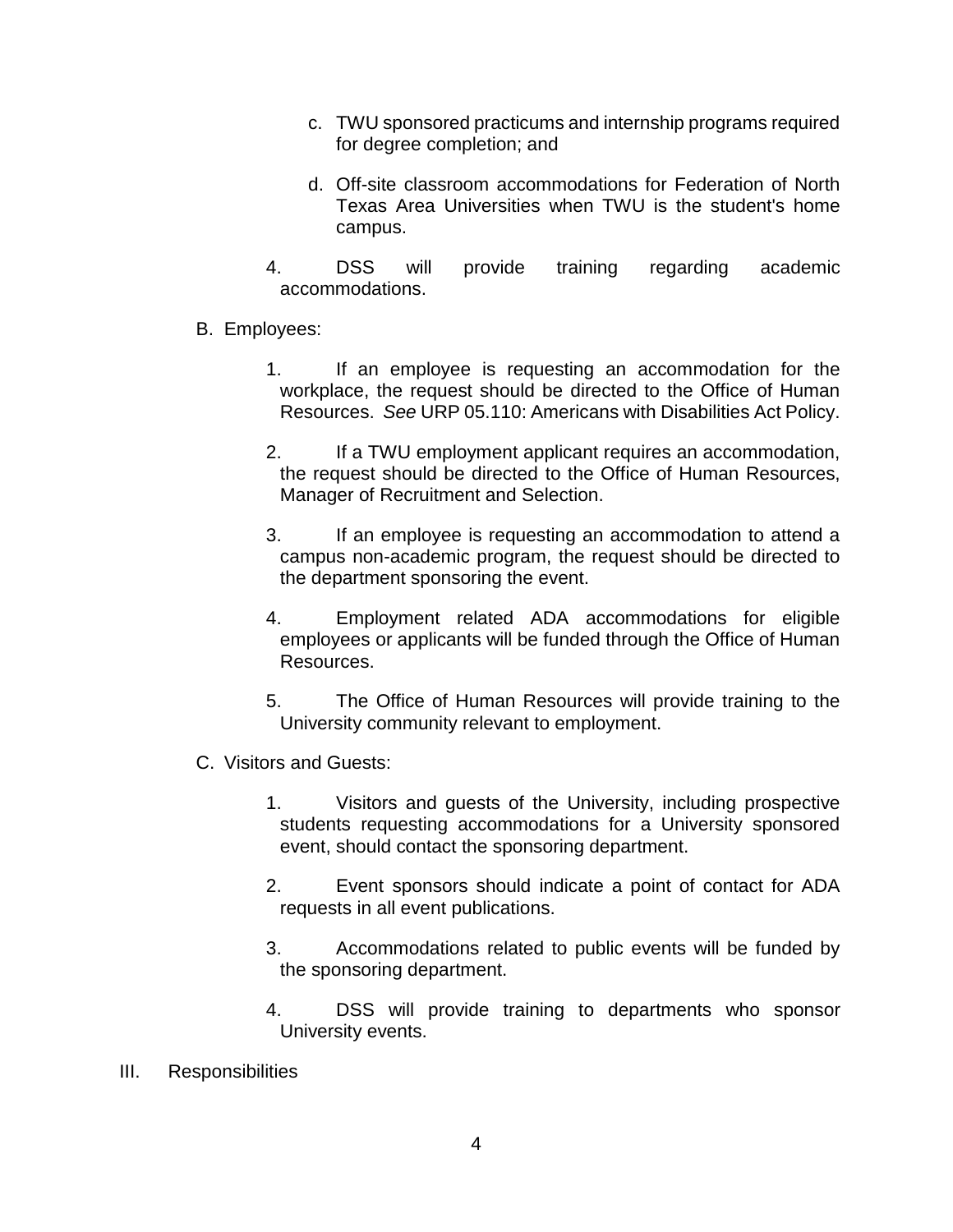- A. It is the responsibility of the sponsoring organization or department to provide reasonable accommodations and access to their programs and activities.
- B. To facilitate access to TWU sponsored programs or activities, the responsible department or organization should encourage participants to request accommodations at least two (2) weeks in advance of the need by contacting the program coordinator directly or selecting accommodation needs within the event registration form. Late accommodation requests will be considered on a case-by case basis, but cannot be guaranteed due to time constraints with coordination of services.
	- 1. Registration materials and program announcements, which include bulletins, flyers, brochures, letters and public service announcements, or other materials used to inform the public of the event or program, must include the following statement:
		- a. To request an accommodation, contact [name, or host department], at least two weeks prior to the event to ensure adequate coordination time.
- IV. Disability Grievances
	- A. Students who have questions or concerns about the academic accommodation process should contact Disability Services for Students. Students who wish to file an ADA complaint should follow the guidelines outlined in URP 06.230: Student Grievance.
	- B. Students with non-academic program accommodation questions or concerns should contact the ADA Coordinator. The ADA Coordinator can be reached by calling (940) 898-2968, or by emailing civility@twu.edu. Students who wish to file an ADA complaint should follow the guidelines outlined in URP 06.230: Student Grievance.
	- C. Employment related complaints and appeals will be reviewed by the Office of Human Resources. Employees who wish to file an ADA complaint should follow the guidelines outlined in URP 05.110: Americans with Disabilities Act Policy.
	- D. Visitor related complaints and appeals will be reviewed by the ADA Coordinator. The ADA Coordinator can be reached by calling (940) 898- 2968, or by emailing civility@twu.edu.

# **REVIEW**

This policy will remain in effect and published until it is reviewed, updated, or archived. This policy is to be reviewed once every six years. Interim review may be required as a